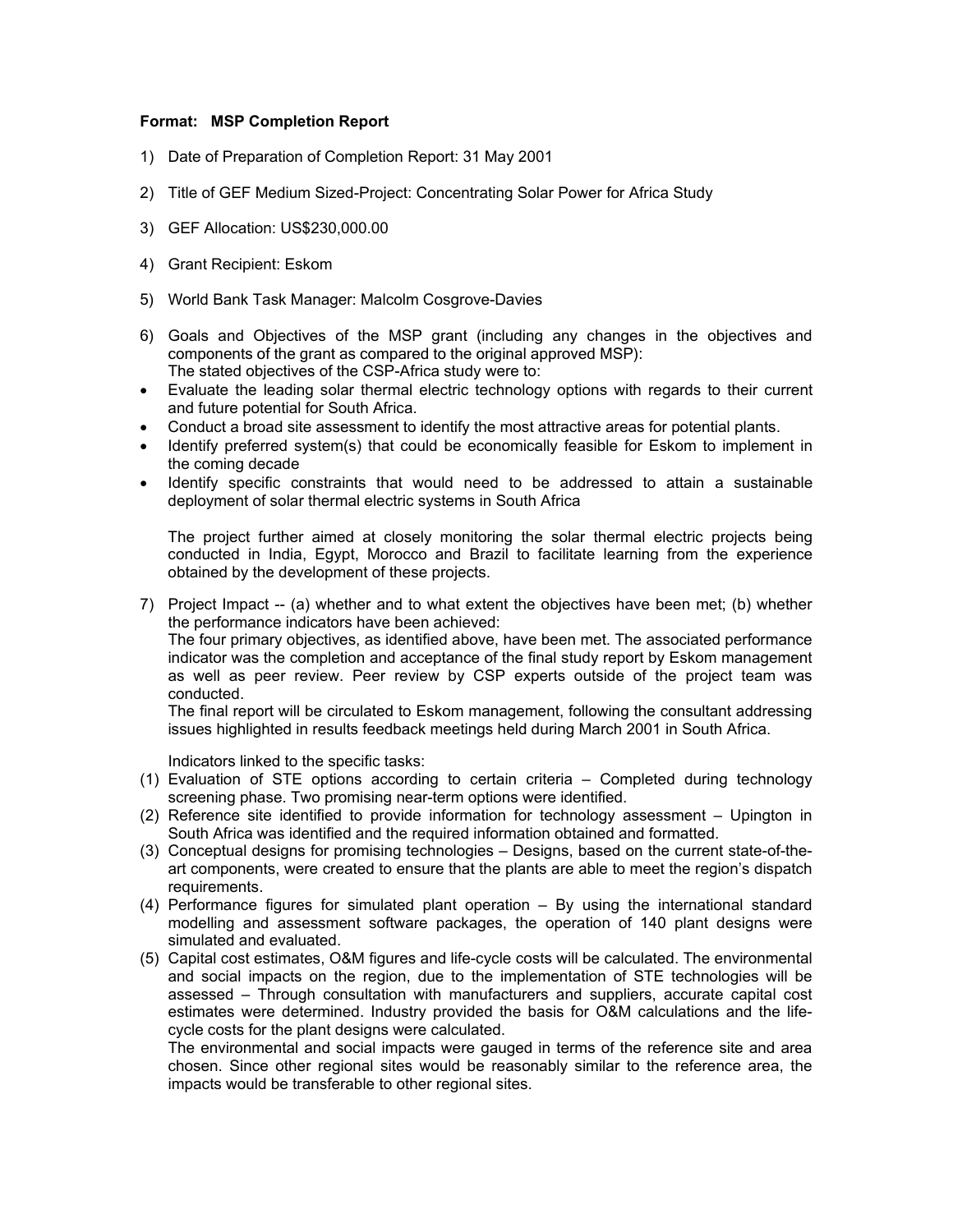(6) Evaluation of the viability of STE implementation – The viability of STE power plants was expressed in terms of the cost of the systems, the cost of the electricity produced over the life of the plant, the technical viability and ability to dispatch as required by regional usage patterns.

It is clear from the results that STE does not offer any possibility of being a baseload option for the region, since Eskom provides low-cost baseload power throughout the region.

However, the results showed that STE technologies could find a niche application as a peak power option, if thermal storage is incorporate.

(7) Final report, presentations and publications – The results obtained through this study have been presented at three forums:

Internally to Eskom line groups and management,

To the South African government and other electricity supply industry stakeholders (including the World Bank) and

At the 60<sup>th</sup> meeting of the Executive Committee of the the International Energy Agency's program on solar power and chemical energy systems (SolarPACES), held in Cuernavaca in Mexico (May 2001).

The final report is currently being compiled for submission to Eskom management, following the evaluation of a draft report and changes requested from the consultant.

By joining SolarPACES, Eskom and the project team were exposed to the existing GEF projects and interacted with the project leaders and developers. Lessons have been learnt in the procedural problems experienced by most of these projects.

8) Issues that arose during implementation and any lessons learned:

No technical problems were experienced during the completion of this project. Problems that were experienced were:

- Confusion resident within the GEF upon receiving and classifying the project proposal, resulting in time delays.
- Extensive delays within the World Bank's South African country office with finalizing the grant agreement letter. This resulted in the project being 50% completed before the grant was available to the project.
- Inability of the Eskom Enterprises' (TSI Division) financial department to timeously provide the details to the project special account to enable the deposit of the grant funding.

Lessons learned: Co-ordinate with all interested and affected parties upon the project kickoff. This should include external as well as all internal parties to avoid misunderstandings.

9) List any changes from original financing plan:

| <b>Component</b>       | GEF     | <b>Other Sources</b> | <b>Project Total</b> |
|------------------------|---------|----------------------|----------------------|
| Preparation            |         | 25.000               | 25.000               |
| Personnel <sup>®</sup> | 210,000 | 120,000              | 330,000              |
| Training               | 5.000   | 10.000               | 15,000               |
| Travel                 | 15.000  | 5.000                | 20,000               |
| Miscellaneous          |         | 20,000               | 20,000               |
| Total                  | 230 000 | 180 000              | 410 000              |

Project budget as originally submitted to the GEF

## South Africa Solar Thermal MSP - Procurement Plan

| Activity                       | <b>Procurement Basis</b> | Cost (US\$) |
|--------------------------------|--------------------------|-------------|
|                                |                          |             |
| <b>Consultancy Services</b>    |                          |             |
| Solar Thermal Technology Study | Sole Source              | 160.000     |
| <b>Operational Expenses</b>    |                          |             |